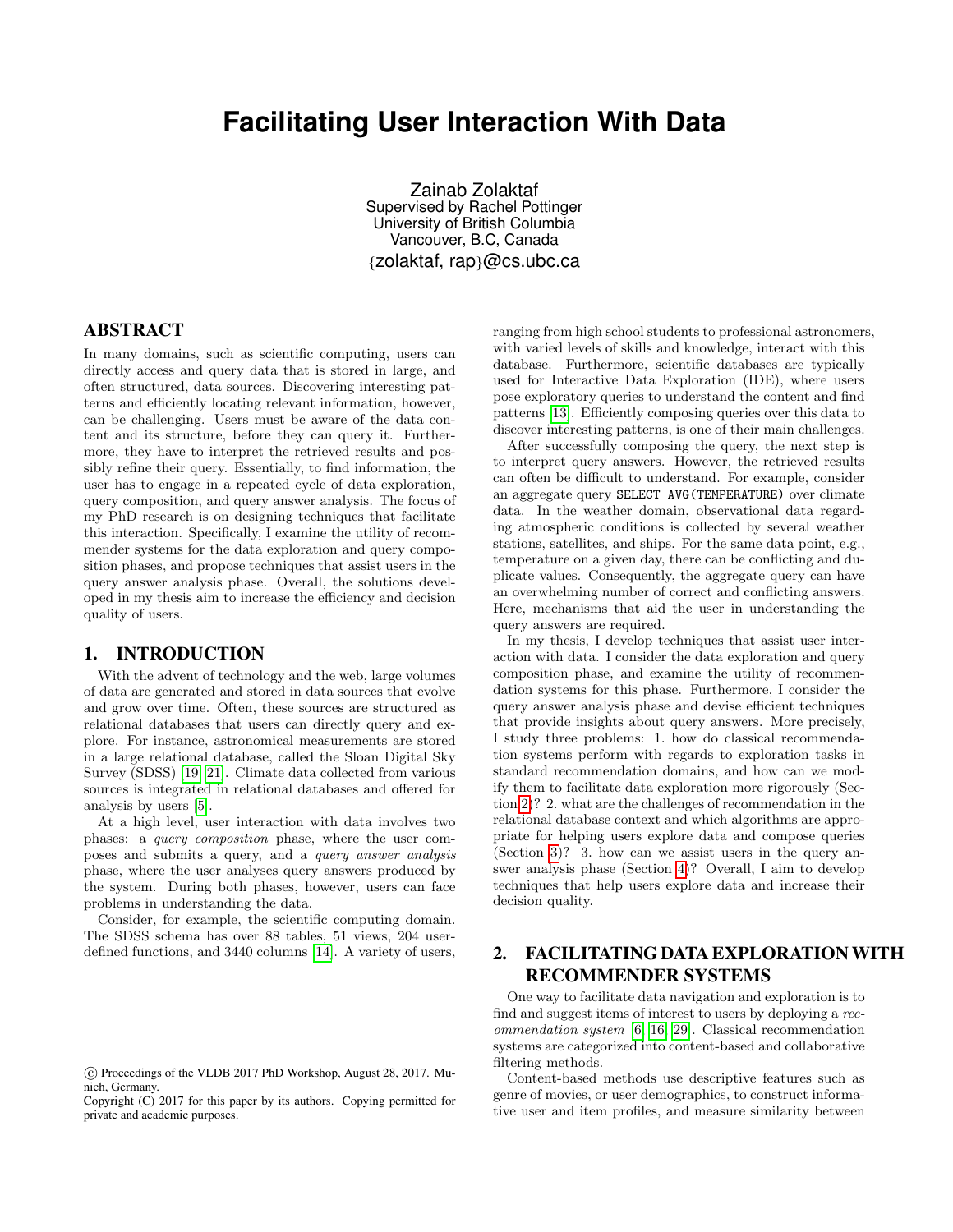them. But descriptive features might not be available. Collaborative filtering methods instead infer user interests from user interaction data. The main intuition is that users with similar interaction patterns have similar interests.

The interaction data may include *explicit* user feedback on items, such as user ratings on movies, or implicit feedback, such as purchasing history, browsing and click logs, or query logs [\[11\]](#page-3-8). An important property of the interaction data is that the majority of items (users) receive (provide) little feedback and are infrequent, while a few receive (provide) lots of feedback and are frequent. But many models only work well when there is a lot of data available, i.e., they make good recommendations for frequent users, and are biased toward recommending frequent items [\[6,](#page-3-5) [15,](#page-3-9) [17\]](#page-3-10).

However, recommending popular items is not sufficient for exploratory tasks. Users are likely already aware of popular items or can find them on their own. Concentrating on popular items also means the system has low overall coverage of the item space in its recommendations. It is essential to develop methods that help users discover new items that may be less common but more interesting. Therefore, we investigate the following research question:

How do existing recommendation models perform with regard to data exploration tasks in standard recommendation domains, and how can they be modified to facilitate data exploration more rigorously?

To answer this question, we focus on top-N item recommendation, where the goal is to recommend the most appealing set of N items to each user [\[6\]](#page-3-5). Informally, the problem setting is as follows: we are given a log of explicit user feedback, e.g., ratings, for different items. We want to assign a set of N unseen items to each user.

#### 2.1 Solution

In our solution [\[20\]](#page-3-11), we focused on promoting less frequent items, or *long-tail* items, in top-N sets to facilitate exploration. Recommending these items introduces novelty and serendipity into top-N sets, and allows users to discover new items. It also increases the item-space coverage, which increases profits for providers of the items [\[3,](#page-3-12) [6,](#page-3-5) [26,](#page-3-13) [22\]](#page-3-14). Our main challenge was in promoting long-tail items in a targeted manner, and in designing responsive and scalable models. We used historical rating data to learn user preference for discovering new items. The main intuition was that the long-tail preference of user u, captured by  $\theta_u^*$ , depends on the types of long-tail items she rates. Moreover, the long-tail type or weight of item i, captured by  $w_i$ , depends on the long-tail preference of users who rate that item. Based on this, we formulated a joint optimization objective for learning both unknown variables,  $\theta^*$  and w.

Next, we integrated the learned user preference estimates,  $\theta^*$ , into a generic re-ranking framework to provide customized balance between accuracy and coverage. Specifically, we defined a re-ranking framework that required three components: 1. an accuracy recommender that was responsible for recommending accurate top-N sets. 2. a coverage recommender that was responsible for suggesting top-N sets that maximized coverage across the item space, and consequently promoted long-tail items. 3. the user long-tail preference.

In contrast to prior related work [\[1,](#page-3-15) [10,](#page-3-16) [27\]](#page-3-17), our framework learned the personalization rather than optimizing using cross-validation or parameter tuning; in other words, our

<span id="page-1-1"></span>

| MT-200K | Algorithm                                       | P@5   | R@5   | L@5   | Ca5   |
|---------|-------------------------------------------------|-------|-------|-------|-------|
|         | Random                                          | 0.000 | 0.000 | 0.871 | 0.873 |
|         | Pop $[6]$                                       | 0.051 | 0.080 | 0.000 | 0.002 |
|         | MF [28]                                         | 0.000 | 0.000 | 1.000 | 0.001 |
|         | 5D_ACC [10]                                     | 0.000 | 0.000 | 0.995 | 0.157 |
|         | $\mathrm{Cofi}^R$ [24]                          | 0.025 | 0.046 | 0.066 | 0.020 |
|         | PureSVD [6]                                     | 0.018 | 0.022 | 0.001 | 0.067 |
|         | $\theta^*_{\text{Pop}}^{\text{Dyn900}}$<br>[20] | 0.027 | 0.050 | 0.416 | 0.171 |
|         |                                                 |       |       |       |       |

Table 1: Top-5 recommendation performance.

personalization method was independent of the underlying recommendation model.

We evaluated our framework on several standard datasets from the movie domain. Table [1](#page-1-1) shows the top-5 recommendation performance for the MovieTweetings 200K (MT-200K) dataset [\[9\]](#page-3-20) which contains voluntary movie rating tweets from users. For accuracy, we computed precision  $(P@5)$  and recall  $(R@5)$  [\[6\]](#page-3-5) wrt the test items of users. Longtail accuracy (L@5) [\[10\]](#page-3-16), is the normalized number of longtail items in top-5 sets per user. Long-tail items are those that generate the lower 20% of the total ratings in the train set, based on the Pareto principle or the 80/20 rule [\[26\]](#page-3-13). Coverage (C@5) [\[10\]](#page-3-16) is the ratio of the number of distinct items recommended to all users, to the number of items.

We compared with non-personalized baselines: Random that has high coverage but low accuracy, and most popular recommendation (Pop) [\[6\]](#page-3-5), that provides accurate top-N sets but has low coverage and long-tail accuracy. We also compared with personalized algorithms: matrix factorization (MF) with 40 factors, L2-regularization, and stochastic gradient descent optimization [\[28\]](#page-3-18), a resource allocation approach that re-ranks MF (5D ACC) [\[10\]](#page-3-16), CofiRank with re-gression loss (Cofi<sup>R</sup>) [\[24\]](#page-3-19), and PureSVD with 300 factors [\[6\]](#page-3-5). On MT-200K, we chose the non-personalized Pop algorithm as our accuracy recommender, and combined it with a dynamic coverage recommender (Dyn900) introduced in [\[20\]](#page-3-11). Our personalized algorithm is denoted  $\theta^{*}\mathcal{D}^{\text{vng00}}_{\text{Pop}}$ . Table [1](#page-1-1) shows that while most baselines achieve best performance in either coverage or accuracy metrics,  $\theta^*{\rm Pyn900\atop Pop}$  has high coverage, while maintaining reasonable accuracy levels. Furthermore, it outperforms the personalized algorithms, PureSVD and  $\text{Cof}^{R}$ , in both accuracy and coverage metrics.

# <span id="page-1-0"></span>3. FACILITATING DATA EXPLORATION AND QUERY COMPOSITION

Getting information out of database systems is a major challenge [\[12\]](#page-3-21). Users must be familiar with the schema to be able to compose queries. Some relational database systems, e.g, SkyServer, provide a sample of example queries to aid users with this task. However, compared to the size of the database and complexity of potential queries, this sample set is small and static. The problem is exacerbated as the volume of data increases, particularly for IDE. A mechanism that helps users navigate the schema and data space, and exposes relevant data regions based on their query context, is required. We consider using recommendation systems in this setting and focus on the following research question:

What are the challenges of recommendation in the database context, and which algorithms are suitable for facilitating interactive exploration and navigation of relational databases?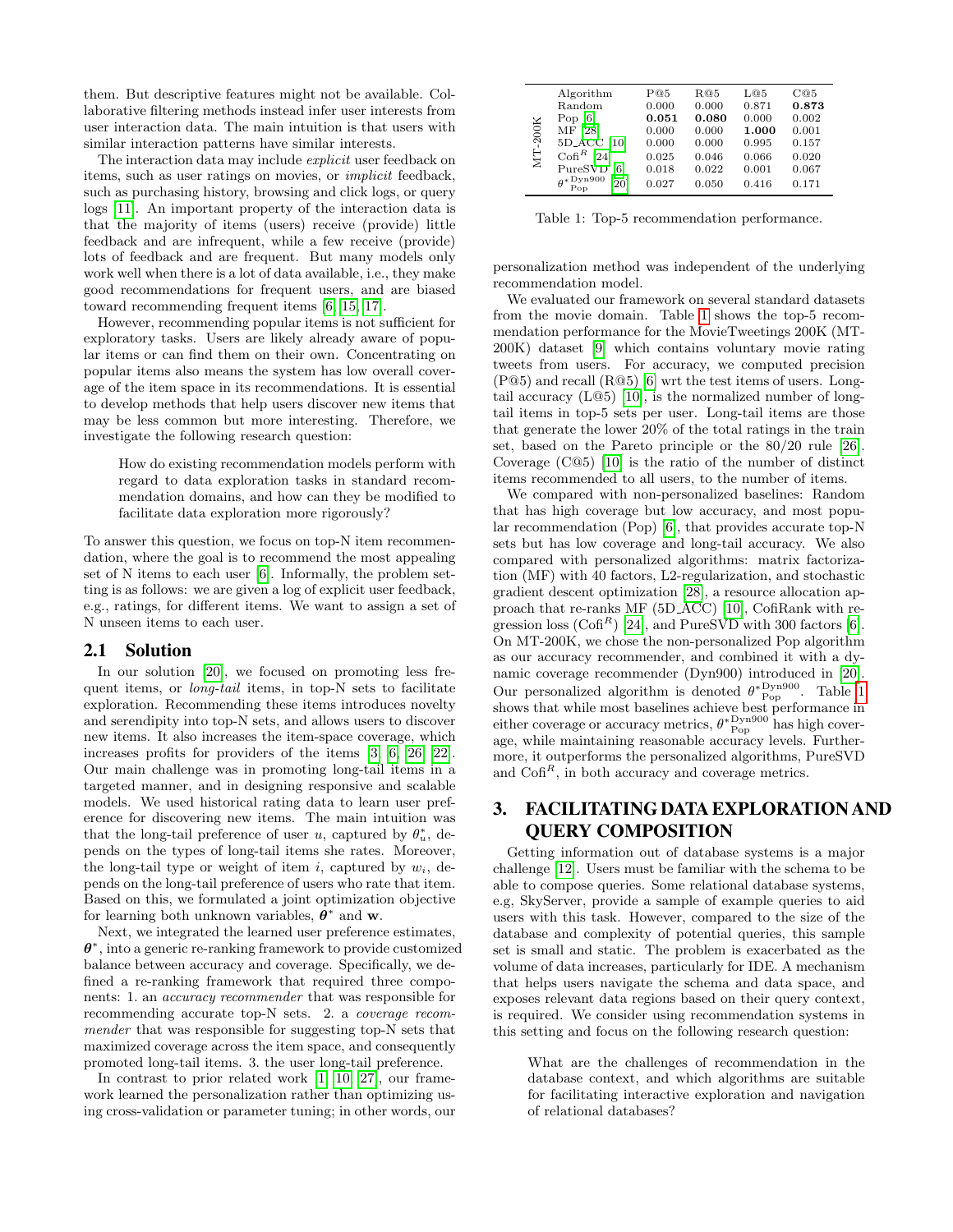To answer this question, we address top-N aspect recommendation, where the goal is to suggest a set of N aspects to the user that facilitate query composition and database exploration. Similar to the collaborative filtering setting in Section [2,](#page-0-0) we analyse user interaction data, available in a query log. Informally, the problem setting is as follows: we are given a query log that is partitioned into sessions, sets of queries submitted by the same user. Furthermore, we also have a relational database synopsis with information about the schema of the database (#relations, #attributes, and foreign key constraints) and the range of numerical attributes. Given a new partial session, the objective is to recommend potential query extensions, or aspects.

#### 3.1 Proposed Work

To formulate an adequate solution, the following challenges must be addressed:

- 1. Aspect Definition. There is no clear notion of "item" or aspect in this setting. Instead, we need to find an adequate set of aspects that can be used to to capture user intent and characterize queries. Given the exploratory nature of queries in the scientific domains, the aspects should enable both schema navigation and data space exploration.
- 2. Sequential Aspects and Domain-Specific Constraints. Individual elements in a SQL query are sequential and there is dependency between them. For instance, in SELECT T.A FROM T WHERE  $X > 10$ , the domain of variable X is attributes in table T. Thus, given partial query, only a subset of the aspects are syntactically valid. Queries in the same session, are also submitted sequentially.
- 3. Session and Aspect Sparsity. In SDSS, the typical session has six SQL queries and lasts thirty minutes [\[21\]](#page-3-1) which indicates aspect sparsity in queries and sessions.

The relational database setting exhibits some similarities to standard recommendation domains (e.g., movie): Some aspects, e.g., tables, attributes, data regions, are popular while the majority of them are unpopular. Some sessions are frequent, i.e., many queries are submitted, while the majority are infrequent. Scalability and responsiveness is important in both domains.

Analogous to our work in Section [2,](#page-0-0) our main hypothesis is that merely recommending popular aspects is not sufficient for exploratory tasks. Although popular aspects can help familiarize novice users with concepts like the important tables and attributes, given the exploratory nature of queries in IDE, recommendations are deemed more useful if they can help users narrow down their queries and expose relevant data regions. For example, recommending a specific interval like  $b_1$  < BRIGHTNESS <  $b_2$  is more useful than just suggesting the attribute BRIGHTNESS.

Based on these intuitions, we will focus on recommending interesting aspects that enable data exploration and schema navigation for users of a relational database, and in particular, in IDE settings. Using the query log and the database synopsis, we will devise a set of aspects that include not just the relations, attributes, and user-defined functions, but also intervals of numeric attributes, e.g.,  $b_1 <$  BRIGHTNESS **.**  Subsequently, we can use a vector-based query representation model where each element denotes the presence of a certain aspect. Alternatively, a graph-based representation [\[23\]](#page-3-22) might be more suitable. After formulating similarity measures between queries (or sessions) [\[2\]](#page-3-23), we can use a nearest neighbour model to suggest relevant aspects to the user.

In contrast to prior work that focuses on supervised learning and query rewriting [\[7\]](#page-3-24), we focus on aspect definition and extraction. In contrast to [\[4,](#page-3-25) [7,](#page-3-24) [8\]](#page-3-26), we rely on the database synopsis only. Accessing a large scientific database like SDSS to retrieve the entire set of tuples is expensive. In contrast to [\[14\]](#page-3-3) our recommendations include intervals not just tables and attributes. The intermediate query format in [\[18\]](#page-3-27) is complementary to our work.

# <span id="page-2-0"></span>4. FACILITATING QUERY ANSWER ANAL-YSIS

After users have successfully submitted a query, their next challenge is to analyse and understand the query answers. When the answer set is small, this task is attainable. The challenge is in examining and interpreting large, or even conflicting, answer sets.

To illustrate the problem, consider again climate data that is reported by various sources and integrated in relational databases. Because the sources were independently created and maintained, a given data point can have multiple, inconsistent values across the sources. For example, one source may have the high temperature for Vancouver on 06/11/2006 as 17C, while another may list it as 19C. As a result of this value-level heterogeneity, an aggregate query such as SELECT AVG(TEMPERATURE) does not have a single true answer. Instead, depending on the choice of data source combinations that are used to answer the query, different answers can be generated. Reporting the entire set of answers can overwhelm the user. Here, mechanisms that summarize the results and help the user understand query answers are required. Therefore, we study the following research question:

After a query has been submitted to the system, how can we help the user understand and interpret the query answers?

Specifically, we address the problem of helping users understand aggregate query answers in integration contexts where data is segmented across several sources. We assume meta-information that describes the mappings and bindings between data sources is available [\[25\]](#page-3-28).Our main concern is how to handle the value-level heterogeneity that exists in the data, to enable the user to better understand the range of possible query answers.

#### 4.1 Solution

In our solution [\[30\]](#page-3-29), we represented the answer to the aggregate query as an answer distribution instead of a single scalar value. We then proposed a suite of methods for extracting statistics that convey meaningful information about the query answers. We focused on the following challenges 1. determining which statistics best represent and answer's distribution 2. efficiently computing the desired statistics. In deriving our algorithms, we assumed prior knowledge regarding the sources is unavailable and all sources are equal.

A high coverage interval is one of the statistics we extract to convey the shape of the answer distribution and